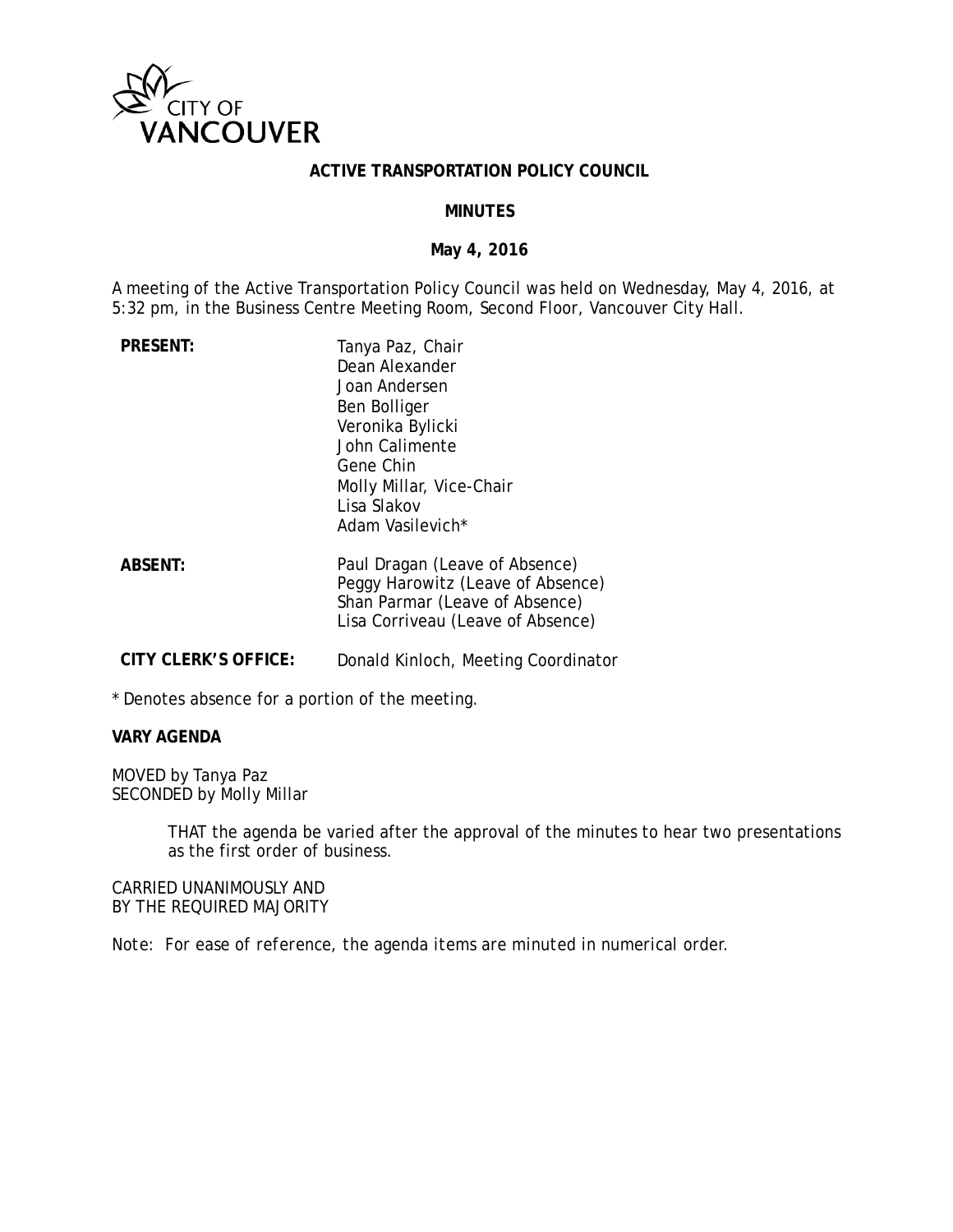#### **Leave of Absence Requests**

MOVED by Joan Andersen SECONDED by Lisa Slakov

THAT the Active Active Transportation Policy Council approve Leaves of Absence for:

Paul Dragan (May 4, 2016) Peggy Harowitz (May 4, 2016 and June 1, 2016) Shan Parmar (May 4, 2016) Lisa Corriveau (May 4, 2016)

CARRIED UNANIMOUSLY

#### **Approval of Minutes**

MOVED by Ben Bolliger SECONDED by Molly Millar

> THAT the minutes of the Active Transportation Policy Council held March 2, 2016, be approved.

CARRIED UNANIMOUSLY

#### **VARY AGENDA**

MOVED by Tanya Paz Seconded by Joan Andersen

> THAT the order of the agenda be varied to deal with Item 6(a)(ii) as the next order of business.

CARRIED UNANIMOUSLY AND BY THE REQUIRED MAJORITY

#### **1. Chair and Member Update**

There was no time for an update on this item.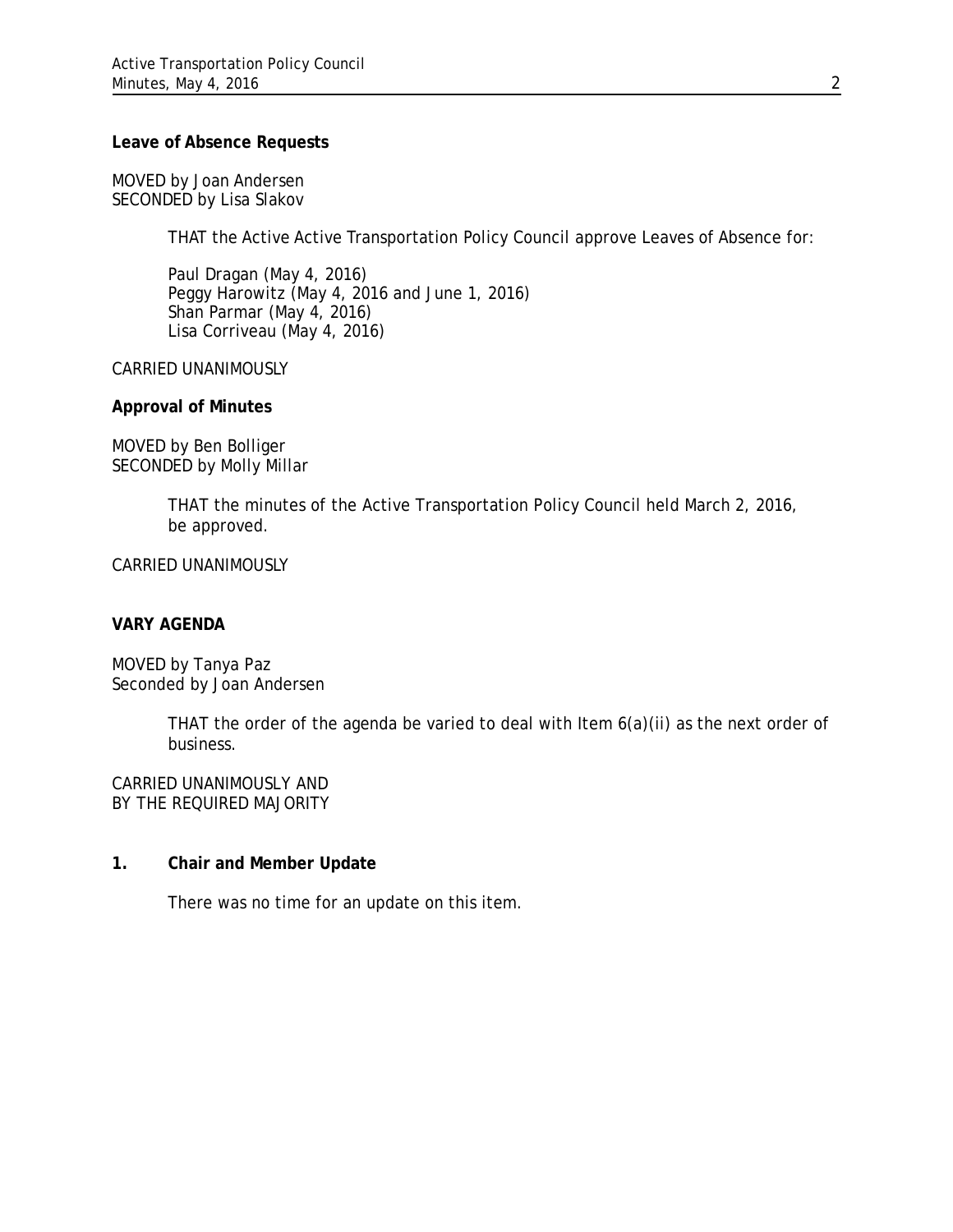# **2. City Council Liaison Update**

There was no update on this item.

# **3. Park Board/School Board Liaison Updates**

There was no update on this item.

# **4. ATPC 2016-17 Priorities**

There was no update on this item

# **5. Subcommittee Update**

# **(a) Projects Subcommittee Updates**

*(i) Three Motions Recommending Parking Policy Updates*

It was agreed to postpone this matter to the next regular meeting.

*(ii) Bikeshare Pricing Motion* 

The Committee discussed the Bikeshare Pricing Motion.

Following discussion, it was

MOVED by Amelia Huang SECONDED by Ben Bolliger

#### WHEREAS:

- 1. The City of Vancouver, CycleHop, and Smoove have entered into an agreement to provide a bikesharing system in Vancouver launching in Summer 2016;
- 2. Bikesharing is successful when it is well integrated with other sustainable transportation modes. One of the factors people consider when making choices on which mode to take is monetary;
- 3. Looking at best practices from other cities with public bikeshare systems, it is also important to encourage bike equity with low-income options;
- 4. Bikeshare trips tend to be an average of 19 minutes long. Other bikeshare systems will often have a substantial increase in price after the first 30-60 minutes so as not to compete with bike rental agencies.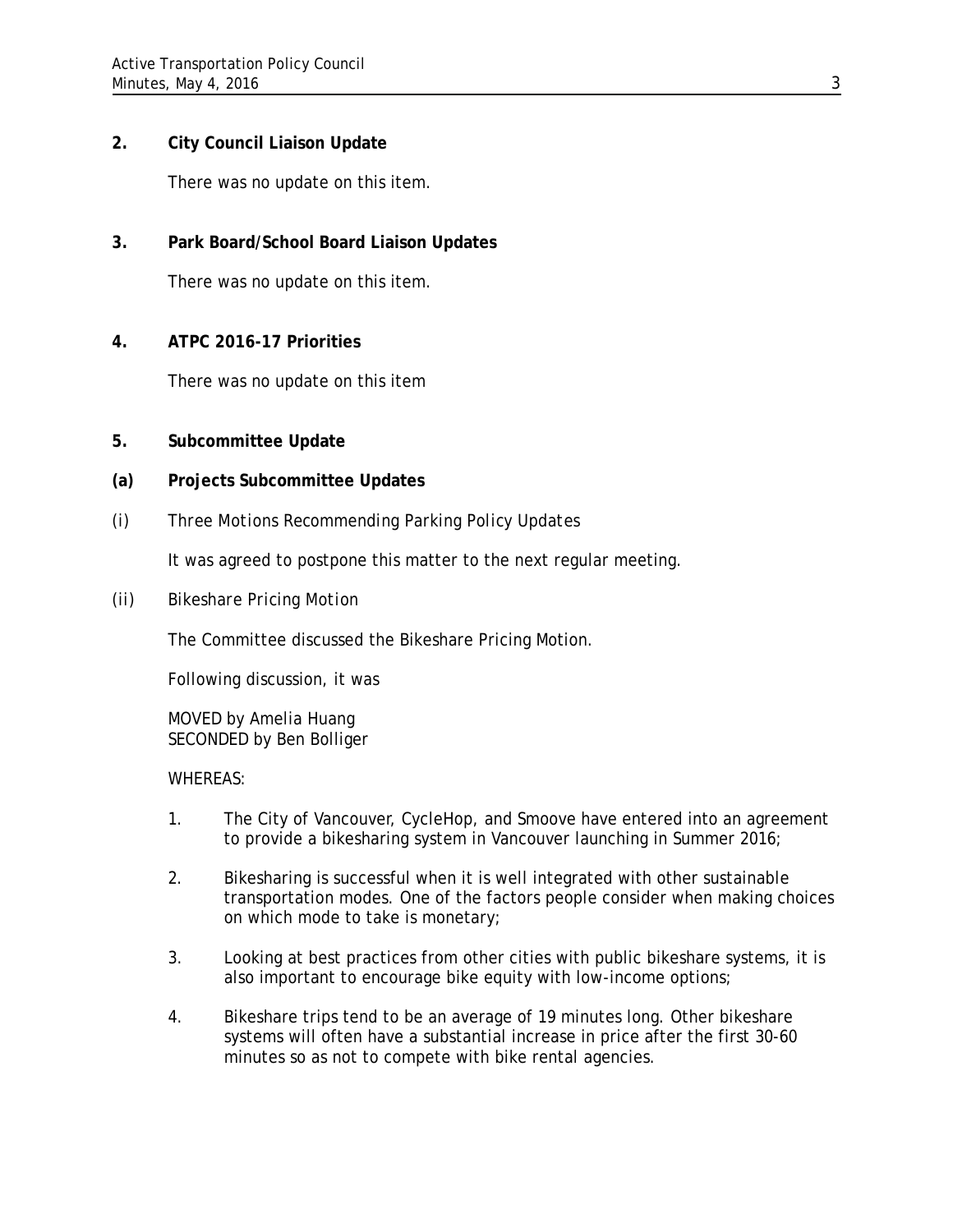THEREFORE BE IT RESOLVED THAT THE ACTIVE TRANSPORTATION POLICY RECOMMEND:

- A. THAT the City of Vancouver encourage CycleHop to allow an annual membership fee to be paid monthly or in a few installments. Also, that with an annual membership the first 30 minutes of each trip be included.
- B. THAT the City of Vancouver encourage CycleHop to provide a low-income option for bikesharing.
- C. THAT The City of Vancouver encourage CycleHop to make the price for the first 30 minutes for a casual user (without an annual membership) be less than the price of a one-zone trip on a Compass Card, currently \$2.10.

CARRIED UNANIMOUSLY

# **(b) Policy Subcommittee Update**

*(i) One Motion Recommending Complete Streets*

It was agreed to postpone this matter to the next regular meeting.

# **6. Staff Liaison Update**

There was no update on this item.

# **7. New Business**

# **(a) Presentation – Annual Monitoring Report and Safety Action Plan**

Steve Brown, Manager, Traffic and Data Management, City of Vancouver, provided a presentation regarding a Progress Report on Citywide Transportation Monitoring, Safety and Seaside Greenway and responded to questions.

# **(b) Presentation – Active Transportation Activities in the Vancouver School Board**

Ron Macdonald, Manager, Energy and Sustainability, was asked by the regular VSB Liaison to provide a presentation and update regarding Active Transportation Activities at the VSB and responded to questions.